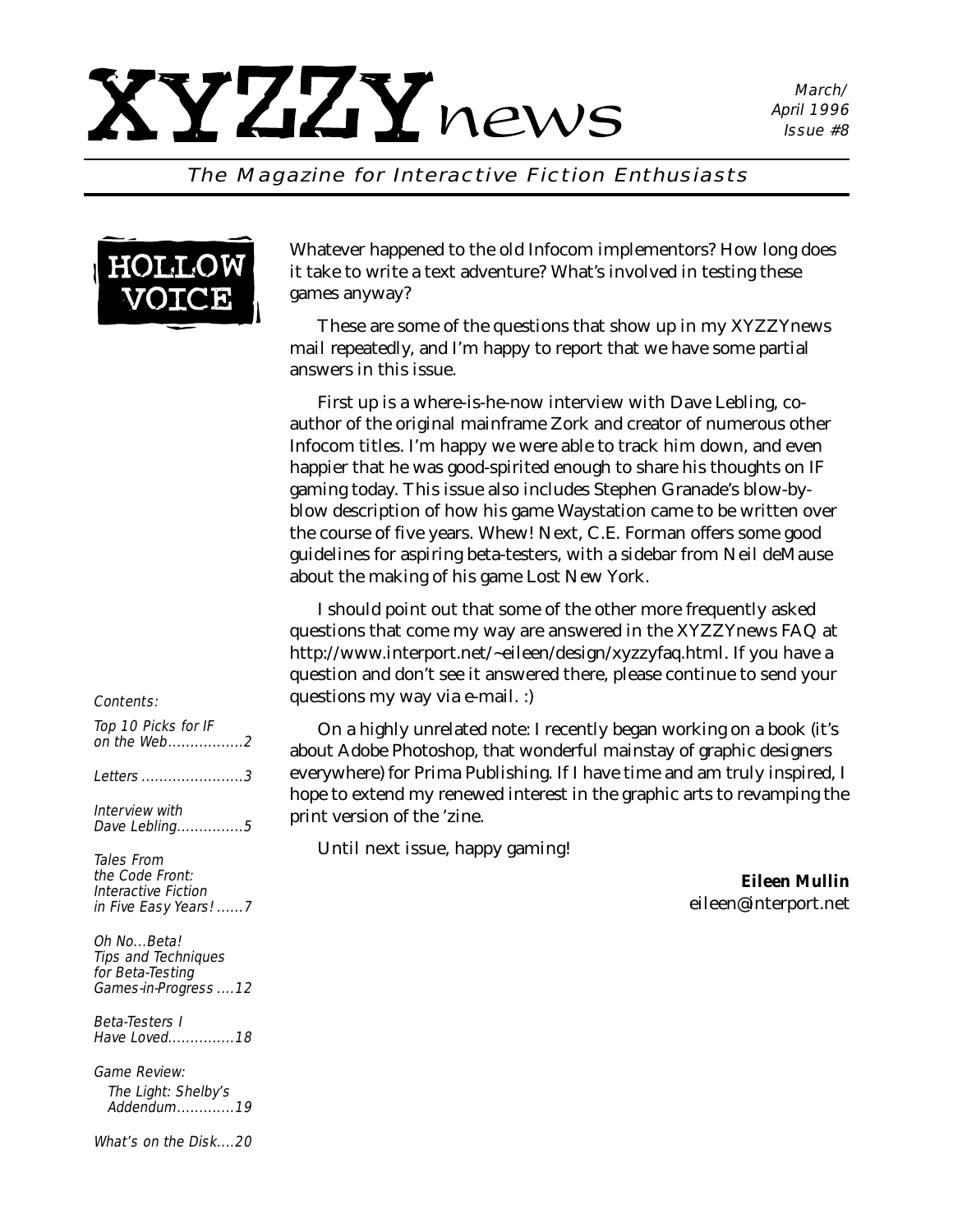# XYZZYnews

XYZZYnews is published bimonthly by Bran Muffin Communications, 160 West 24th Street, # 7C, New York, NY 10011, USA. Email: eileen@interport.net. Send all inquiries, letters, and submissions to the address above.

Contents © 1996 XYZZYnews. All rights reserved. Published in the United States of America.

Electronic versions: There are currently three versions of XYZZYnews made available online. One is in ASCII and can be viewed with any text reader. You can also download a .PDF file that mirrors the layout of the print version. Use the Adobe Acrobat Reader (available for Windows, Mac, DOS and UNIX) to view the .PDF file; no special fonts or linked graphics are needed. You can obtain Acrobat Reader from ftp.adobe.com in the pub/adobe/applications/Acrobat folder, or http://www.adobe.com/ Software.html. Thirdly, you can also read this issue of XYZZYnews on the World Wide Web at http://www.interport.net/ ~eileen/xyzzy.8.html

Subscriptions: Both electronic versions are available at no cost. You can obtain either one by FTPing to the ftp.gmd.de/ifarchive/magazines/XYZZYnews directory. To be added to the mailing list, please write to eileen@interport.net and specify text-only or .PDF version. The print version includes a 3.5" Mac or PC disk and is \$21 (U.S.) for one year (6 issues) or \$3.50 for a sample issue. For print subscriptions outside the U.S. or Canada, please email or write for rates.

All products, names, and ser vices are trademarks or registered trademarks of their respective companies.

Editorial deadline for Issue #9 is April 30, 1996.

Editor:

Eileen Mullin

Contributors to this issue: Stuart Beach Neil deMause Stephen Granade C.E. Forman

### NEWSBRIEFS…NEWSBRIEFS…NEWSBRIEFS…NEWSBRIEFS…

### March/April Top 10 Picks for IF on the World Wide Web

**Jeff Mallett's Games Page** http://www.cruzio.com/~tao/games.html

**Revenge of the Z-Machine** http://wanda.pond.com/~russotto/zplet/ifol.html

**Neil Bowers' Interactive Fiction page** http://www.khoros.unm.edu:80/staff/neilb/intfiction/ index.html

### **The Economist Review / Multimedia feature: Interactive Fiction**

http://www.economist.com/review/1rt14/review.htm

**BrymmStone's Dark Tower** http://w3.one.net/%7Ebrymstne/homepage.htm

**Veritas: A Harvard Game of Interactive Fiction**  http://www-leland.stanford.edu/~jreese/veritas.html

**Games For The Non-Illiterate** http://ourworld.compuserve.com/homepages/doe/ int-fict.htm

**Faye's Shrine of Zork** http://www.bf.rmit.edu.au/~s9205250/Zork\_Shrine.html

**Welcome to the Kingdom of Zork!** http://ampere.scale.uiuc.edu/~boraski/zork/

# **Infocom Pictures Index**

http://yallara.cs.rmit.edu.au/~s9406702/if/infocompics.html



Faye's Shrine of Zork.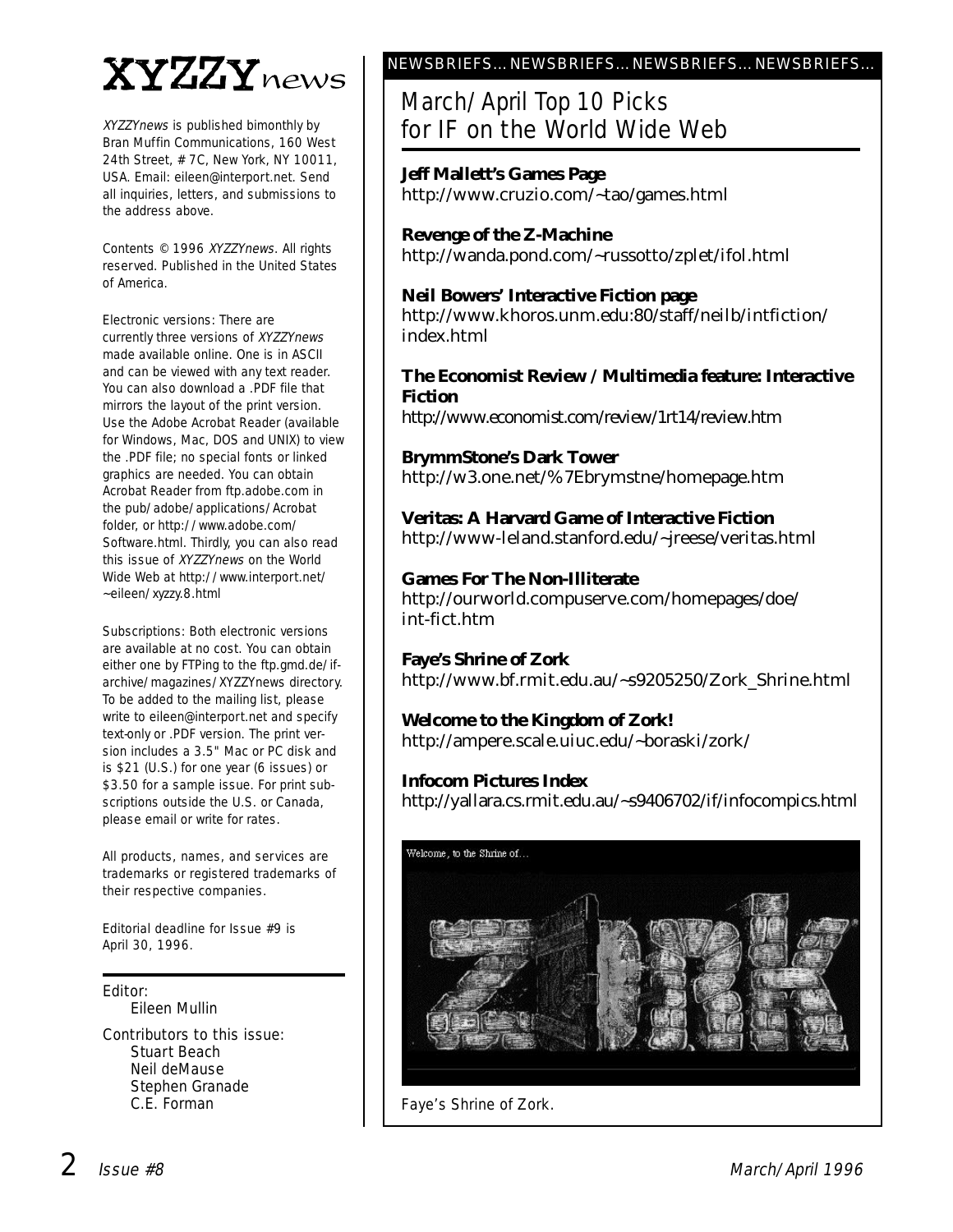### Dear Eileen:

I first encountered bits and pieces of your magazine after a friend sent me some excerpts downloaded from Peter Scheyen's Infocom home page. I found the complete version of *XYZZYnews* while wandering around GMD's IF archive, and downloaded the ASCII versions of the first 3 issues. I was a bit frustrated with the double-spacing, but I was fascinated by the content. Then I downloaded a .PDF version of Issue #4 and printed it out.

(Insert lengthy pause here to indicate prolonged speechlessness.)

… I am in AWE. I had no idea there was *anything* like this available. Your magazine's layout is breathtaking, but the relevance of the contents far outstrips mere superficial attractiveness. Granted, the download time for the .PDF format is about 3 times greater than the text version, but I'll just have to ration my online time next month to get the other back issues.

Please send me *XYZZYnews* in the .PDF format. I'm hopelessly hooked, even though I have to endure the relative eternity required to print it out. ; )

> Jay A. Goemmer jgoemmer@magiclink.com

### To XYZZYnews:

In Issue #7 of XYZZYnews ["Interface Changes: A Brief Look at the Evolution of the Adventure Game Engine," by C.E. Forman], you talk about Mystery House and parenthetically state "I'd recommend that IF history buffs pick up a copy if you can locate one."

Mystery House was released into the public domain by Roberta Williams on Sierra Online's 10th Anniversary. (I seem to remember it being '87, but you state it was released in '79.. Whatever, it's public domain now.)

You can find it at ftp://ftp.gmd.de/if-archive/ games/appleII/mystery.dsk.

Other stuff: Tass Times in ToneTown is available for many platforms, including the GS. It can still be bought from Bill Heineman who did the GS version.

The ICOM series also was done for the GS, and may still be available.

> —Matt Ackeret unknown@apple.com

#### To XYZZYnews:

Just found out about *XYZZYnews* and have been reading back issues to catch up. I read in issue #4 about your difficulties with IF, commuting, and balancing a coffee cup at the same time.

This is something in which I have some experience. I'm an engineer, and do some traveling. I carry a laptop most places, and usually end up using up my battery on one IF adventure or another.

For me, half the fun of adventures is mapping everything out. I maintain a master copy of my current adventure map in Autosketch, and work off the latest printout. Any new areas I discover, I draw by hand and add on the computer later on. I keep a file in my briefcase with my latest notes and scribblings. All this I can fit on the surface of my briefcase or on an airline tray.

Sorry, the cup of coffee doesn't fit with the above scenario. I found that out the hard way.

Great job, keep it up, and I'm looking forward to the next issue!

> —Don Vande Polder DVandep@aol.com

### To XYZZYnews:

It was only recently that I discovered the sizeable coterie of people who continue in their devotion to text adventures. I remember playing Adventure back when those who had 512K RAM were thought of as show-offs. What a joy to find that people still play (and, better still, write) interactive fiction.

I just read issue #5 of *XYZZYnews* and loved it. Nothing gives me more pleasure than the knowledge that there are other eccentrics out there, who, though not unimpressed by DOOM, nonetheless persist in their attachment to the GUE and its cousins. Imagine! *Other* people out there who will not finish their PhDs because they insist on procrastinating with textgames!

Thanks for your devotion. —Stephen Ramsay sjr3a@virginia.edu

### To XYZZYnews:

I just discovered your XYZZY homepage and let me tell you.... IT'S AWWWESOME. They should definitely have more pages like this one. I have been a fan of Infocom games since the early '80s and anything else I could get my hands on. I even would settle for the graphics/text games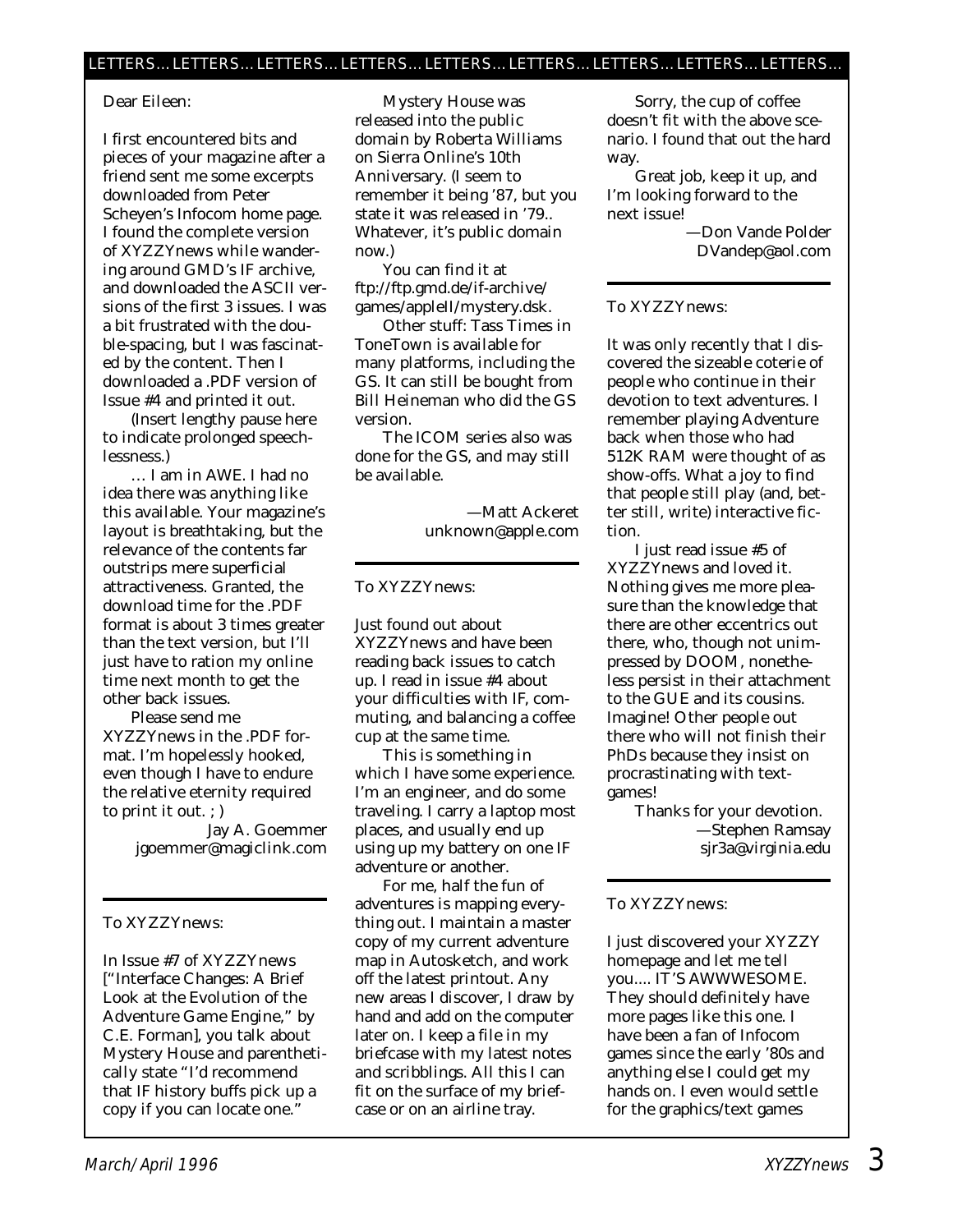### LETTERS…LETTERS…LETTERS…LETTERS…LETTERS…LETTERS…LETTERS…LETTERS…LETTERS…

like Amazon. I have just began playing around with computers again (sparked by interest when I wandered through the software department and saw The Zork Anthology and the Infocom compilations) and couldn't believe some of the cool stuff I found when I entered in a search for Infocom on Yahoo.

Also do you have any suggestions on text-based games I might want to try out since I've been away for so long? I used to love Enchanter, Sorcerer, all the Zorks, and Hitchhiker's guide to name a few.

—crash@sun.tir.com

*If you haven't yet discovered it, let me suggest you check out Carl Muckenhoupt's Baf's Guide to the Interactive Fiction Archive (at http://www.tiac.net/users/ baf/if-guide.html.)—EM*

### Infocom Bugs List Update

### To XYZZYnews:

Saw that you created/maintain the Infocom bug list, and I have two contributions.

Bug #1: You can steal the thief's stiletto. When the thief is in the room, TAKE STILET-TO. He'll swing it out of your reach. Type AGAIN or G. Keep doing this until you're dead or he leaves the room. If he leaves, do it again and you'll see the message

**Taken.**

If you check your inventory, you'll find no stiletto. Type LOOK AT STILETTO to check out your ghost stiletto, which you can drop, pick up and otherwise use, though it will never show up on room descriptions or inventory lists.

If the thief meets you in the dungeon after you do this, you'll see a message something like:

> **You feel a lightfingered touch, and turn around to see the thief smiling at you.**

He has stolen back his stiletto. However, if you go to the Treasure Room while you have the ghost stiletto, he won't be able to steal it back. He will still attack you with a stiletto (which can kill you), but if you attack him (with any weapon) while holding the ghost stiletto you'll see the message

> **The unarmed thief cannot defend himself: he dies.**

Entertainingly enough, if you give the thief one of the game's other weapons, he will be able to dodge and parry your attacks, though the game will still insist that the thief is attacking with a stiletto. After giving the thief a weapon, though (except the stiletto), you can always simply TAKE it back—while he's in the room!—and kill him as though he is unarmed again.

AGAIN may be buggy elsewhere throughout Zork; it doesn't make the same checks full commands do. I know for a fact that I can't use it to take anything from the unicorn or Wizard, though both attempts resulted in the game behaving as if they were still in the room when they weren't.

Bug #2: in Beyond Zork, you can get a grue in a lighted room.

Kill the Ur-grue, but leave the other grues alive. Don't take the coconut. Wander around the Underground and wait until a grue enters the room. Then LIGHT LANTERN. You will be

able to examine, fiddle with, and otherwise harass a helpless "lurking presence" (which does nothing entertaining, but oh well). If you attack the grue in a lit room, it will register damage but will not counterattack and will not run away when slain. Turning off the lamp or leaving the room will allow the grue to flee if it has received its deathblow. Continuing to attack a grue after dealing it a decisive blow generates *no* response.

Both of these work with LTOI.

I always hated grues and I always hated the stupid thief. Killing that lean-and-hungry not-so-gentleman with his own stolen stiletto is one of the more satisfying things I've ever done with my computer.

> —David Gildemeister dgildeme@magnus.acs. ohio-state.edu

To XYZZYnews:

I noticed a very minor bug in Enchanter, version: Release 29 / Serial number 860820

When the adventurer gives you something, no check is made to see whether you are carrying too much already, so you can end up carrying more than you would be able to normally.

For example:

**>get pencil Your load is too heavy.**

**>ask adventurer for pencil The adventurer, not seeing any use in keeping the badly worn pencil anyway, hands it to you gladly.**

> —Neil B. neilb@khoral.com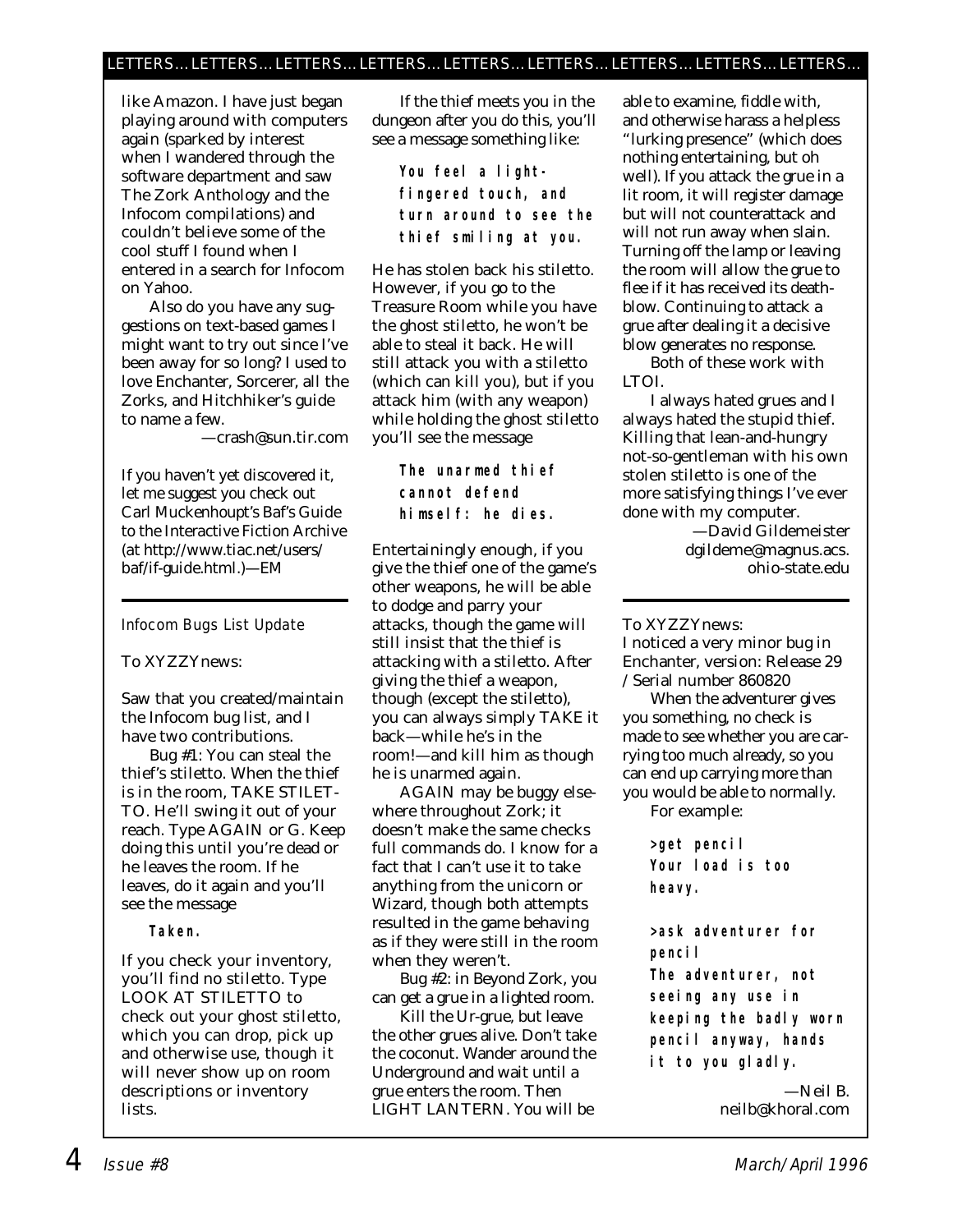# Interview with<br>Dave Lebling

Delve into the annals of adventure game history and you'll soon run across the works of Dave Lebling. This prolific Implementor co-authored mainframe Zork, Zork I, Zork II, Zork III, and Enchanter, and also wrote Starcross, Suspect, Spellbreaker, and The Lurking Horror. In our interview, we asked for an update on his post-Infocom activities and his thoughts on the current state of the gaming industry.

How and when did you get involved in programming, and what led you to coding adventure  $\mathcal{L}_{\bullet}$  games?

I got involved in programming due to a fortuitous hole in my schedule in the first semester of my freshman year. My advisor said, "Why don't you take a programming course? It might come in handy." Well, I was more-or-less hooked from the start, and always had an interest in games and other fun stuff. I remember coding a version of the old Spacewar game, for example. I also was co-author of the first—that I know of—multiplayer MazeWars-style game; we just called it Maze. I helped Marc Blank and Tim Anderson [later fellow Zork implementors] write a Trivia game that maintained a user-contributed Trivia database of over a thousand questions. I had also written for my own use some Dungeons and Dragons "Dungeon Master Assistant" code that was still in a fragmentary state when Adventure hit MIT and changed everything.

# Q. Could you please summarize your post-Infocom activities, and what projects you're currently working on? What kind of work do you do at Avid?

Well, I first worked on a cross-platform GUI spreadsheet. A very boring thing compared to Zork, but I learned a lot about C, Windows, X, Motif, and other nasty topics. It was also a great development group, so professionally it was a Good Thing, even if it wasn't gaming. At Avid, well... I could tell you, but I'd have to kill you afterward, if you catch my drift. Avid is a leader in software for producing and editing video, audio, and multimedia for the professional and broadcast marketplace. For example, "Home Improvement" is edited using Avid systems.

### Do you still frequently hear from Infocom game fans? What kinds of things do they still ask  $Q_{\bullet}$  Do you sum most often?

I wouldn't say "frequently," compared to how often I used to hear from them. In the old days I'd get strange phone calls a lot. When I started posting occasionally to rec.arts.int-fiction I began to get a reasonable amount of email, but it's nothing excessive.

# $\Omega_{\bullet}$  Do you still keep in contact with any of the other Implementors?

I see Tim Anderson, Steve Meretzky, and Stu Galley with some frequency—we all still live in the Boston area. I haven't actually seen any of the others in quite a few years, although I get Christmas cards or email every now and again.

# Q. How would you describe your involvement with the world of text adventure games these days? Do you still do any game development as a hobby?

My involvement these days consists of reading r.a.i-f and r.games.i-f, browsing the Web, reading the magazines (such as Computer Gaming World), etc. I haven't actually done any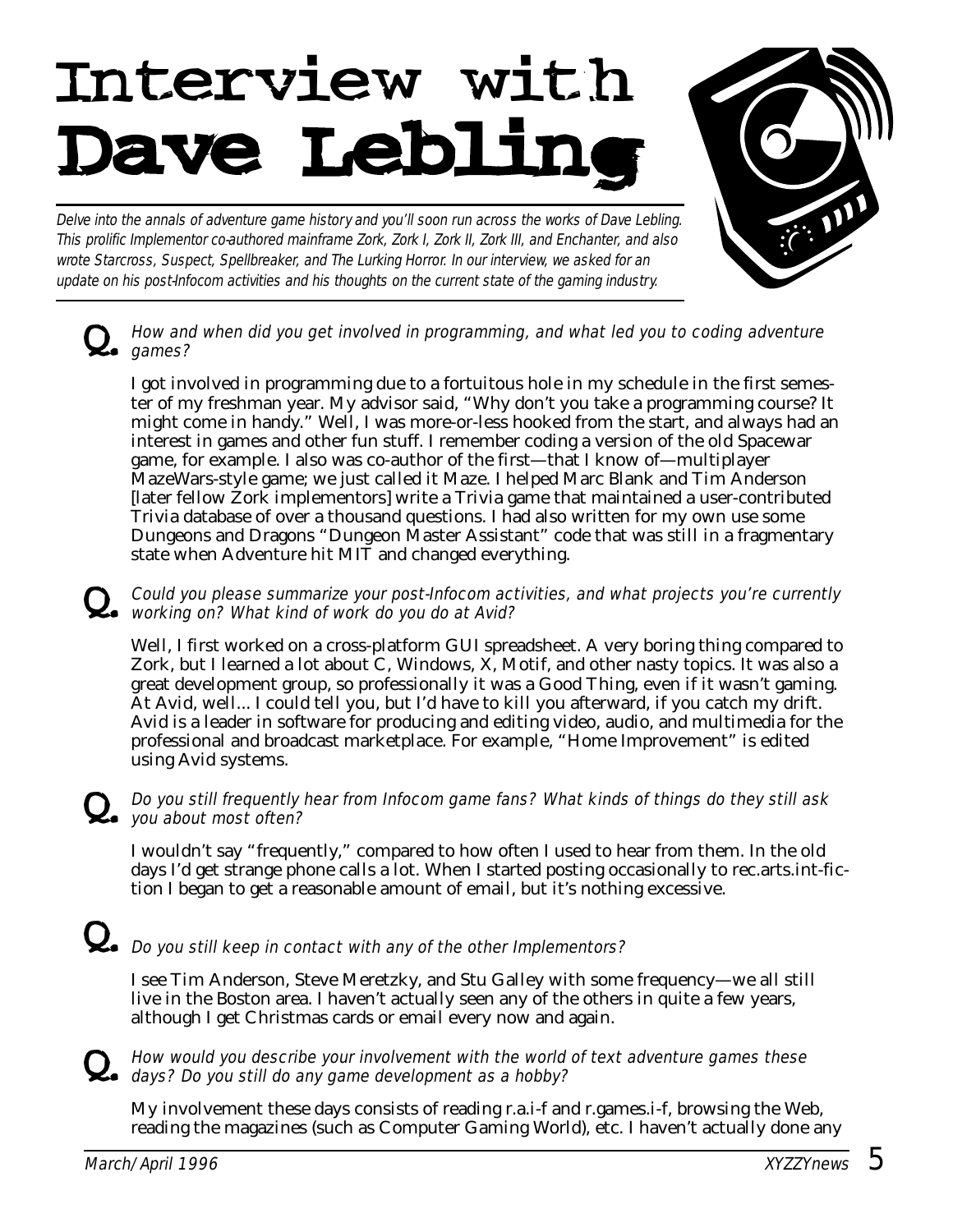game development in quite a while—I've got a fairly large number of game ideas, but not a great deal of time!

# $\Omega$ . Do you play the current games-under-discussion from GMD?

I keep up with the newsgroups, but I haven't played any of the games. I feel bad about that, because some of them sound really fun. Perhaps I'll make time, but then, that's what I always said at Infocom, too—I eventually played all our games, but it often took a long time to get to them. I've now gone so far as to download a bunch of the new games. This is progress!

### Do you have a favorite Infocom game? Of the ones you worked on, which one did you have  $\sum_{i=1}^{N}$  the most fun developing?

There are things I like about every Infocom game, even Shogun (which was, I think, both my worst and our worst). I've always been fond of Spellbreaker and Enchanter from my own list. I think I had the most fun writing The Lurking Horror, although I wish (we all wished) that it had been an "Ezip" (meaning larger-size) game. A lot of lovely shivers had to be cut out of the design, and some stuff out of the almost-finished product. It was a labor of love, set as it was at a thinly-disguised MIT, with lots of real places and a somewhat-accurate geography. Aside from the actual monsters, the course of the game duplicates "Institute Exploring" adventures I went on when I was a freshman.

# Q. In retrospect, are there any design changes you would have liked to have been able to make to your games, for example, different solutions for overly difficult puzzles?

You know, one of the nice things about a game is that you usually do one version of it, and don't have to think too much about changing anything later. Still, the baseball puzzle in Zork 2 has always annoyed me. It arose from my hatred of mazes—I was always looking for ways to write mazes that weren't mazes if you guessed the "trick," but that one was pretty lame.

# What are your thoughts about the current state of the computer gaming industry and the pro-<br>also liferation of blockbuster multimedia CD-ROM games?

I think the biggest change since the Infocom days is the rise of expensive-to-develop titles. The sheer size of the budgets and development teams for today's adventure games (I won't call them "interactive fiction") is astonishing. It has made the industry more like the movie industry—a few big hits, a few mid-range successes, and a lot of dreck. Today, a lot of the titles that are fondest-remembered from the Infocom days, such as Trinity, would never be made—too esoteric, non-commercial, unlikely to make money.

### What advice do you have for IF fans who say they wish they could make money writing and **L.** producing adventure games?

I think it's unlikely anyone is going to make big bucks anymore writing text adventures. On the other hand, there's a CD-ROM adventure industry out there that could use an infusion of the enthusiasm for plot, character, internal consistency and so on that I see on the Web. There's no reason why graphic adventures have to be hoary old logic puzzles connected by video sequences. There's also plenty of opportunity to make money in that industry. The video and audio state of the art has advanced enormously in the last ten years, but the basic storytelling skills are in dire need of some new ideas. Maybe some of the IF fans out there will provide those ideas.  $\bullet$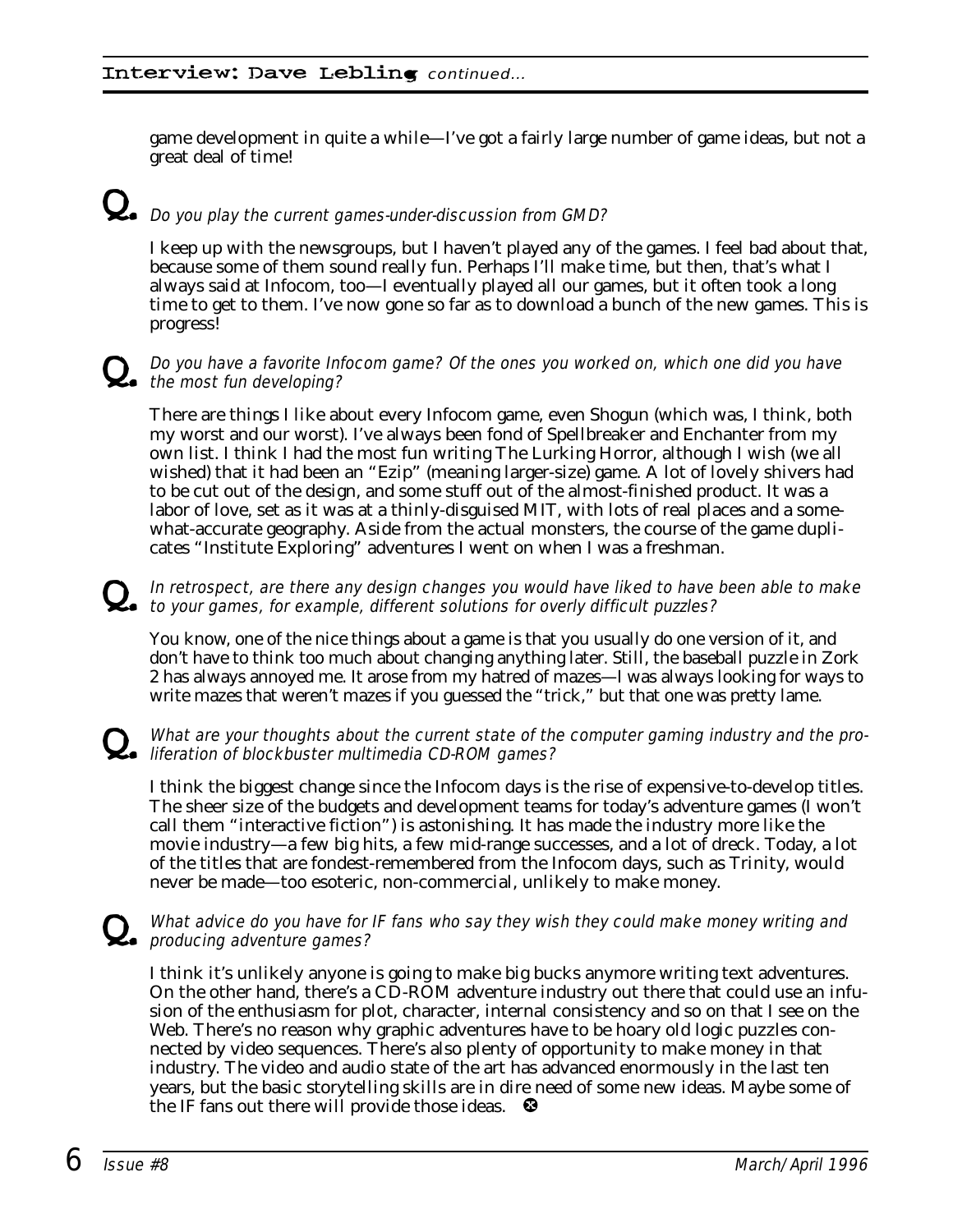# Interactive Fiction in Five Easy Years!

by Stephen Granade (sgranade@phy.duke.edu)

**Write Your Own Interactive Fiction! v1.0 by Stephen Granade Developed with TADS, the Text Adventure Development System. Beginning game time: November 1989**

### Enthusiasm, Part I

November 1989. The idea of writing an adventure game came to me while I was a high-school senior. It began life as an idea for a Sierra Online game. I had solved "Hitchhiker's Guide to the Galaxy" and played "Ballyhoo" and "Infidel," but didn't know much about Infocom's other games. On the other hand, I had solved almost every game Sierra produced from King's Quest II through Space Quest III. I had grand visions of creating games for Sierra, a consequence of my surfeit of free time and lack of experience.

Despite these grand visions, I didn't give serious thought to writing a game until I fell sick during Christmas break. Chained to my bed by illness, unable to sit in front of my computer, I was reduced to doodling on a pad. At one point I sketched a gauntlet which, when worn, would teleport the wearer to different locations. I began thinking about the consequences of such a device, how it could be used and abused. I suddenly realized that I had the concept for my game.

After that breakthrough, ideas began pouring forth. I decided to spread the game out over three worlds to give the game a feeling of space. The worlds would be connected by Waystations—teleportation booths resembling Dr. Who's TARDIS. Naturally, the hero would have to save the universe, but from whom?

Humans, that's who. I had just finished reading several dystopian novels, so the idea had a certain appeal. I pulled out my well-thumbed copies of "Writing Basic Adventure Programs for the TRS-80"[1] and "Creating Adventure Games on Your Computer"[2] and began work in earnest. Within a week I had the basic outline for Waystation completed.

Then I got well.

I belatedly discovered that being bedridden is one of the best ways to get work done. Waystation remained nothing more than fevered scratchings on paper for the next several months.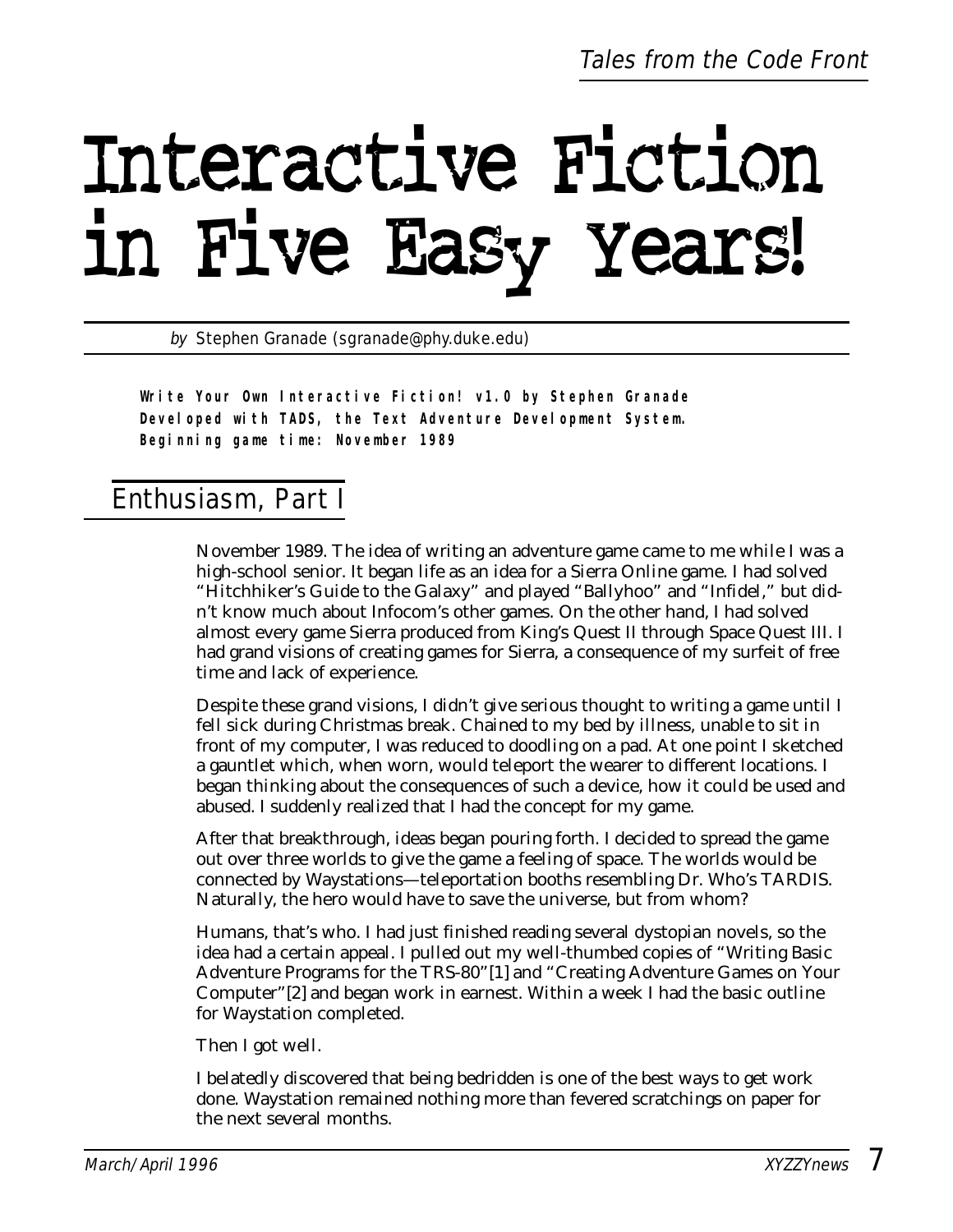# Enthusiasm, Part 2

April 1990. With the coming of summer, I decided to finish Waystation and send it to Ken Williams, president of Sierra Online. I began by deciding what each world would be like, and deciding how the player would save the universe. Next came the map. I started with blank squares, wrote a two or three-word name for each room, then began designing puzzles for each room. After two months, I had the game designed. The final step was to write general descriptions for all of the rooms, a task which proved more daunting than I expected. One month and many thousands of words later, it was finished and sent via registered mail.

By August I had my reply. An anonymous Sierra secretary sent me a generic form letter. It contained about six paragraphs, ranging from "We loved your letter!" to "I'm afraid that Sierra Online does not give hints through the mail...." Each paragraph had a small blank in front of it; the paragraph which best answered your letter was checked. The checked paragraph in my letter said, "We are sorry to inform you that we cannot use your game ideas. Although we are constantly amazed by our customer's inventiveness...."

With a loud thud, all of my Waystation notes were tossed in the back of a closet.

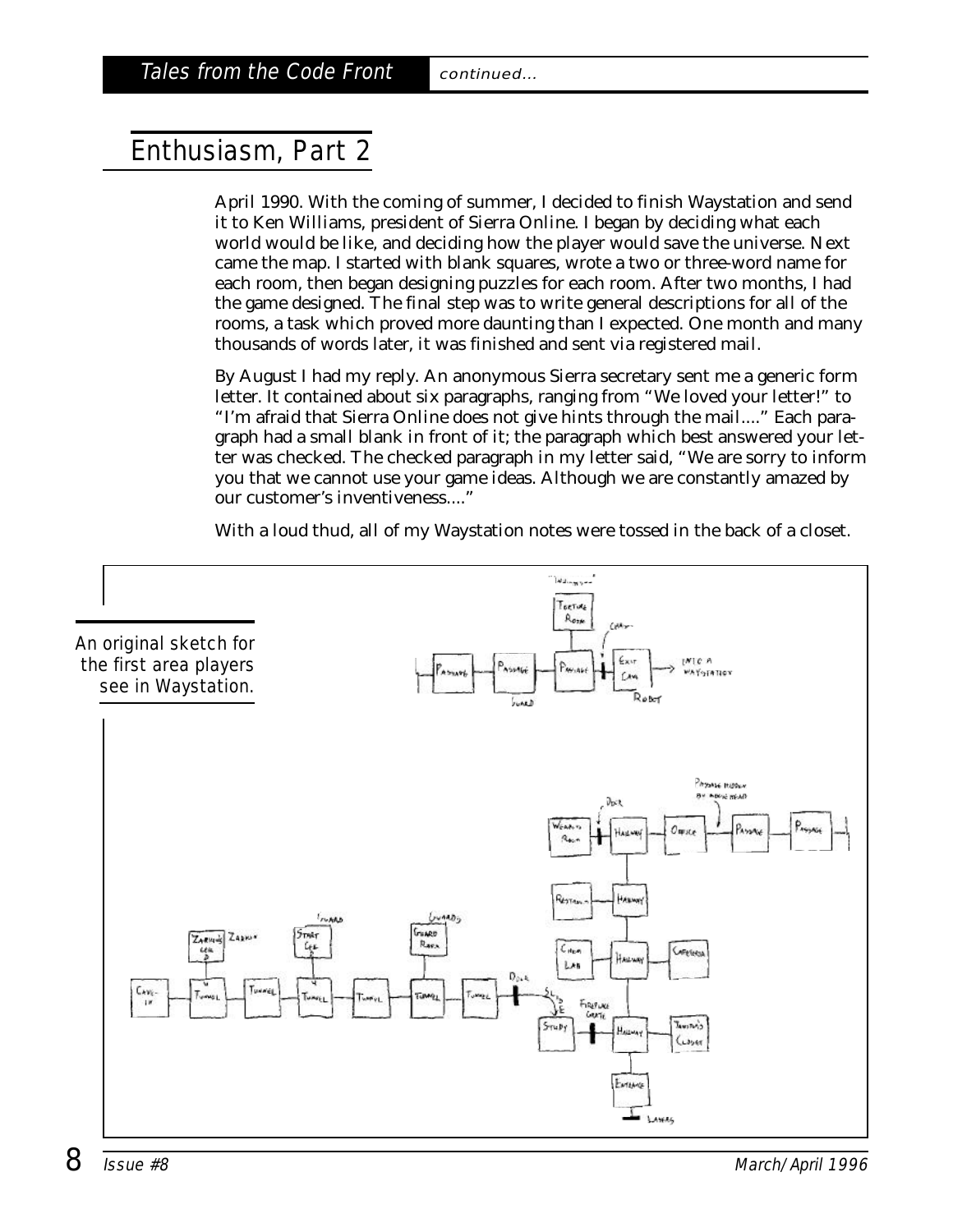## AGT Rears its Head

November 1991. A college friend showed me the copy of AGT he had downloaded from a local bulletin board. "You can write adventure games with this!" he told me excitedly.

Waystation is reborn. I hauled out my old notes and began work programming the game in AGT. I was able to take the room layout from the maps I had made. Writing the long descriptions of the rooms took some time, since my original descriptions were never intended to be actual printed descriptions. By January, the rooms were ready.

The puzzles were the stumbling block. AGT's metacommand language was quite sufficient for the simpler puzzles, but when I reached Waystation's kitchen area I was stumped. The next several months were spent trying to program and debug that one room. After a while, my enthusiasm dwindled away once more, leaving me with reams of AGT code and little else.

In my infinite wisdom, I decided to write my own interactive fiction language. It was modeled after AGT, the only language I was familiar with. I worked on it beginning in September of 1992, forgetting all about Waystation in the process.

### TADS to the Rescue

February 1993. The friend who introduced me to AGT handed me a copy of TADS. After perusing the documentation for one hour, I tossed the notes for my programming language in the closet and pulled out my notes for Waystation. For two weeks I played with TADS, getting a feel for the language.

April 9, 1993. Waystation is reborn. Again. The first rooms went slowly: I was learning the language as I went while I waited for my manual to arrive. The kitchen and cafeteria took a week to code. My coding experience is best typified by what I went through in creating the kitchen and cafeteria.

- Write the room descriptions for the two connected rooms of the kitchen. 1 hour.
- Add the conveyor belt, rails, and other decorations to both of the kitchen rooms. 2 hours.
- Create the turnstile in the kitchen. Realize that a new class is required, one which will print out "Beyond the xxx you see..." 30 minutes.
- Go back and change all of the "==" to "="; TADS 2.1 doesn't support full C syntax yet. Repeat after every step. 2 minutes each repetition.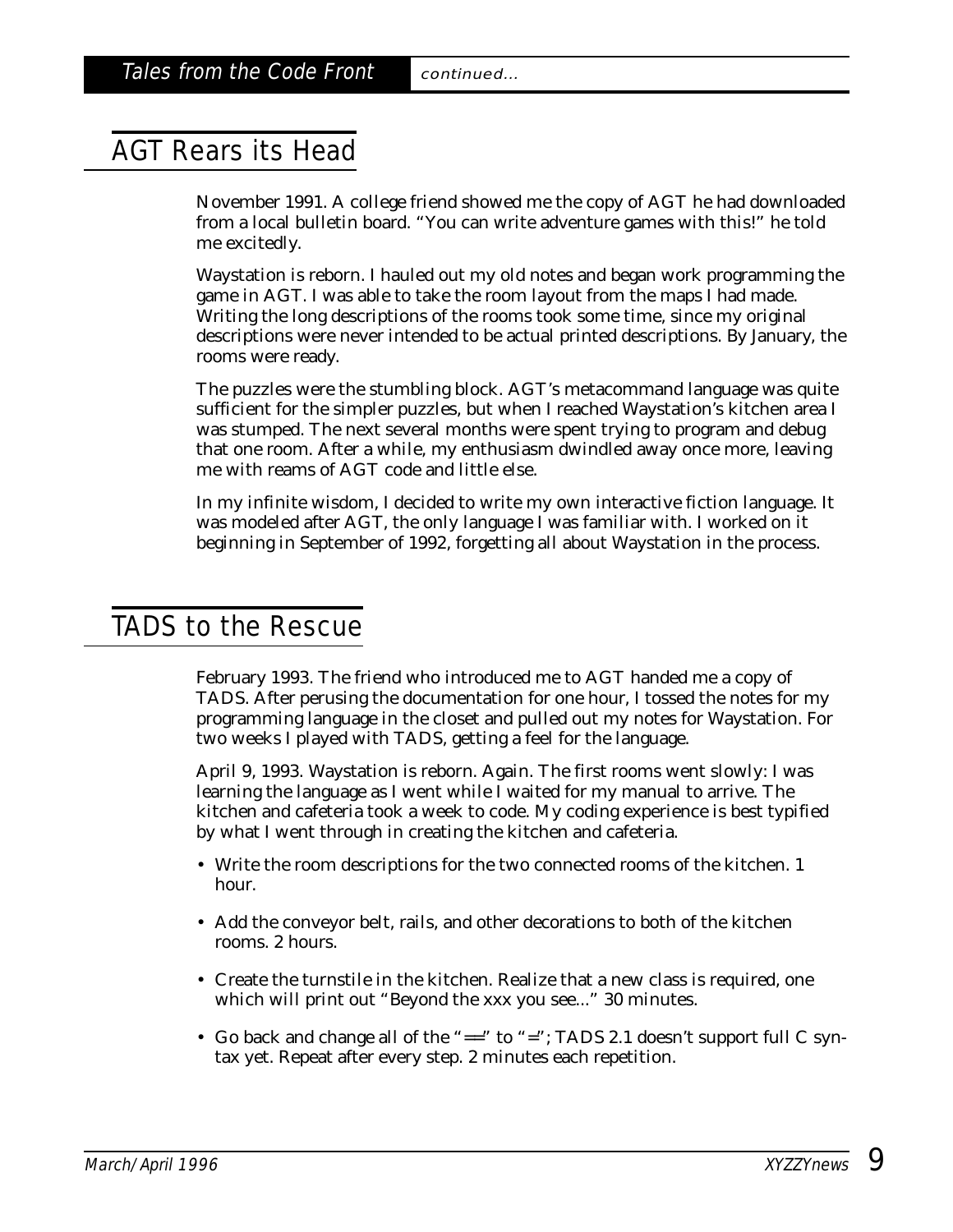- Debug the "beyonder" class. Discover that the showcontcont() function (which displays the full contents of an object) must also be rewritten to handle the "beyonder" class. 1.5 hours.
- The second time the kitchen is visited, it is closed. Write all of the code to handle that case. 30 minutes.
- Move any item left in the kitchen so that it is not seen upon return visits. 20 minutes.

It took 7 hours of coding spread out over three days before I had a working kitchen. After that, though, I knew that TADS could handle any puzzle I could dream up. I finished the first half of Waystation by May of 1993. A summer research job squelched my momentum, and Waystation languished until the spring of 1994. At that point I decided that I *had* to finish the game. In a burst of frenetic energy, I wrapped up programming in two months and rounded up ten betatesters.

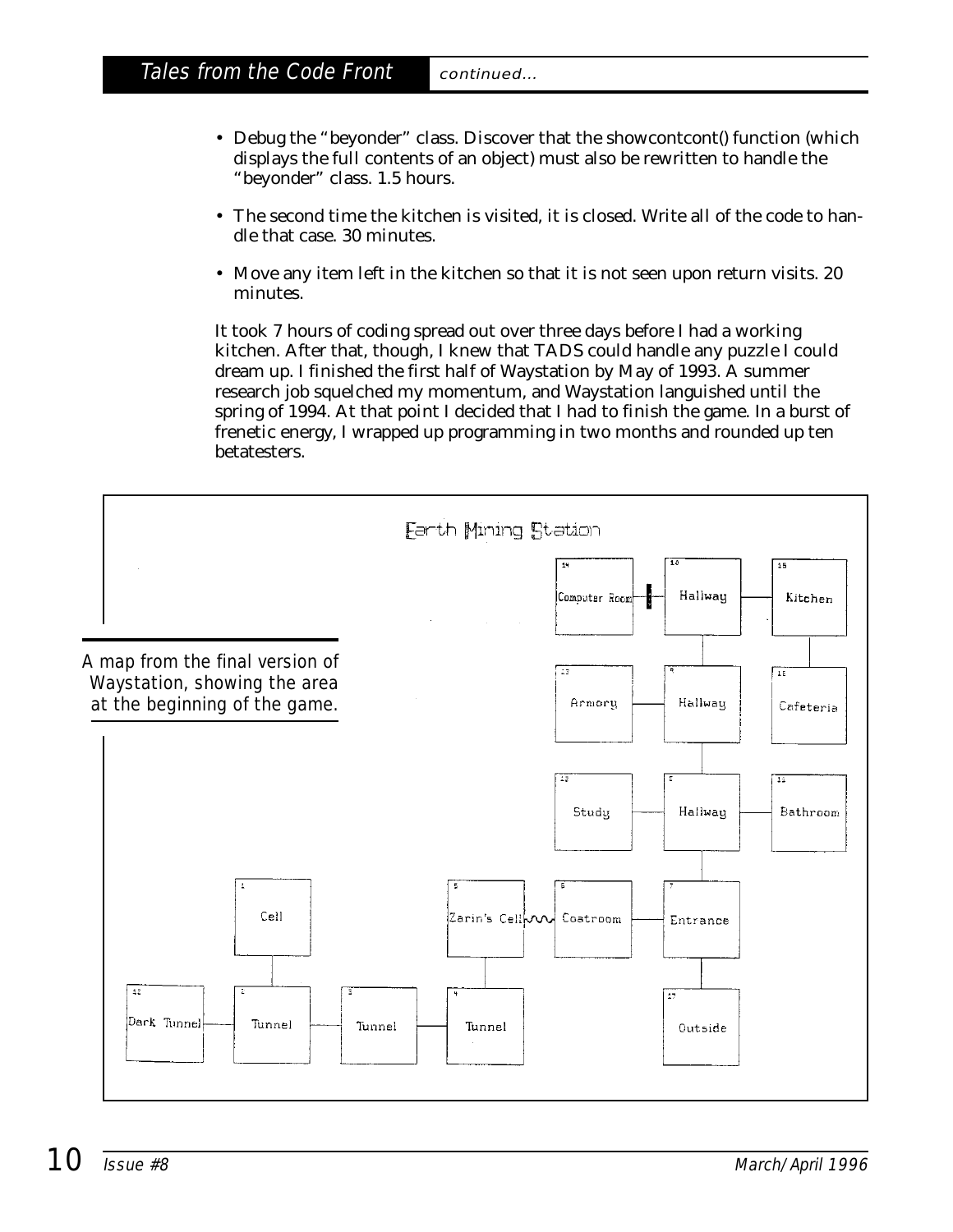# Squashing the Bugs

August 1994. The betatesters began uncovering bugs two minutes after I mailed them their copies of Waystation. Within two days I had over twenty pages of bugs, typos, and suggestions, half of it due to Michael Kinyon alone. Debugging is a long, frustrating process. In Waystation's case, it took from late August until December before I had it in a form that I felt was ready for release. In early January, I uploaded Waystation to GMD.

## What I Learned, or How Not To Write IF

Five years of off-and-on work taught me a lot about the process of writing interactive fiction. Hopefully others will find the following advice helpful:

- Design everything you can on paper before you ever begin programming. It's much easier to toss out unworkable or silly sections if they're only written down. Once you've programmed a section of your game, you'll want to keep it no matter what.
- Choose the programming language which best suits your needs. TADS dovetailed nicely with my C programming experience; for others, Inform, AGT, Hugo, or any of a dozen other systems may be best.
- Work EACH day, even if you only spend five to ten minutes some days. Like water wearing away a stone, you can make the colossal task of writing IF manageable if you keep your momentum going. My constant starting and stopping delayed Waystation by over a year, just considering when I started working with TADS.

**Thanks for playing Write Your Own Interactive Fiction! Elapsed game time: 5 years, one month.** 

# Footnotes

[1] Dacosta, Frank. "Writing Basic Adventure Programs for the TRS-80." Tab Books: Blue Ridge Summit, PA, 1982.

[2] Hartnell, Tim. "Creating Adventure Games on Your Computer." Ballantine Books: New York, 1984.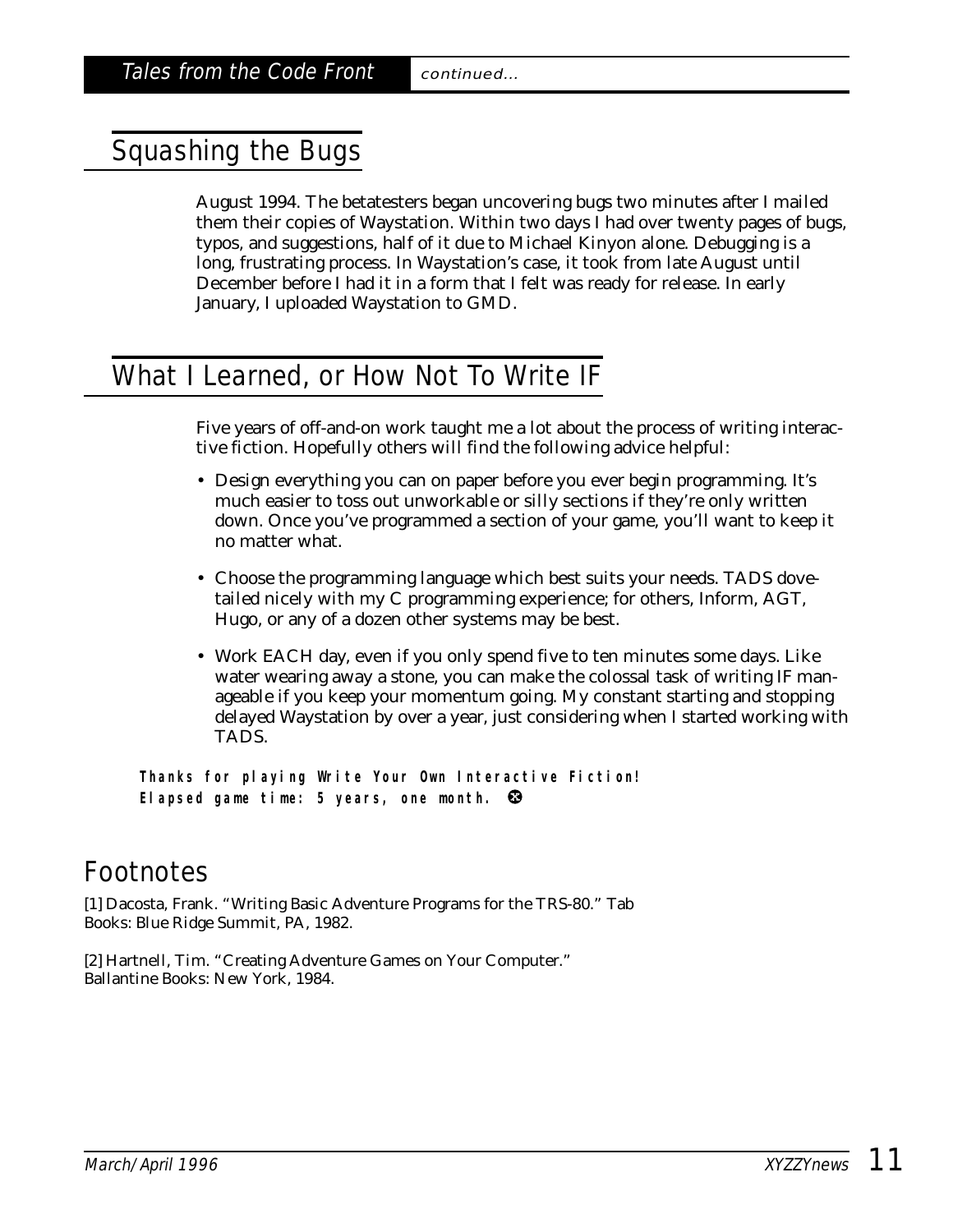# H NO! BETA! Tips and Techniques for Beta-Testing Games-in-Progress

by C.E. Forman

Any author who has written a work of IF of medium size or larger should<br>be wholly familiar with the process of playtesting the game, discovering<br>bugs and parser problems, making certain that the game is as clean as is<br>reas be wholly familiar with the process of playtesting the game, discovering bugs and parser problems, making certain that the game is as clean as is reasonably possible before its official release to the IF archives. The key issue, though, is whether the game's testers themselves possess the same degree of familiarity.

The beta-tester's goal is not to play a game solely for leisure and escapism, but to willfully risk his or her own spoilage of the fantasy, with the intent of using it to prevent such disastrous results from reaching a broader audience. This is the price to be had in exchange for becoming a part of another author's world and exerting a certain degree of one's own influence upon the final outcome.

Testing, in its own way, is as much an art as the creating of the game world itself. To playtest effectively, one must come to understand the link between tester and game, and further, between game and author, in order to draw across the third and final gap between author and tester. Bridging the gap is the most mutually constructive manner is the goal of the IF beta-tester.

# Offering Your Service

Most game authors recruit the assistance of playtesters via a Usenet post, or by personal e-mail inquiries to testers whose names they are familiar with (possibly through recommendations from other authors). It is important at the outset to establish the amount of time you, as a tester, will be able to spend on the project. If you don't think you'll have much time (or any at all), either warn the author ahead of time so s/he can make arrangements with other testers, or don't sign up at all. If, once you've begun, it turns out that you have far less time than you'd anticipated, let the author know as soon as possible so that replacement testers can be found. Under no circumstances should you leave the author hanging as to whether or not you're still with him/her.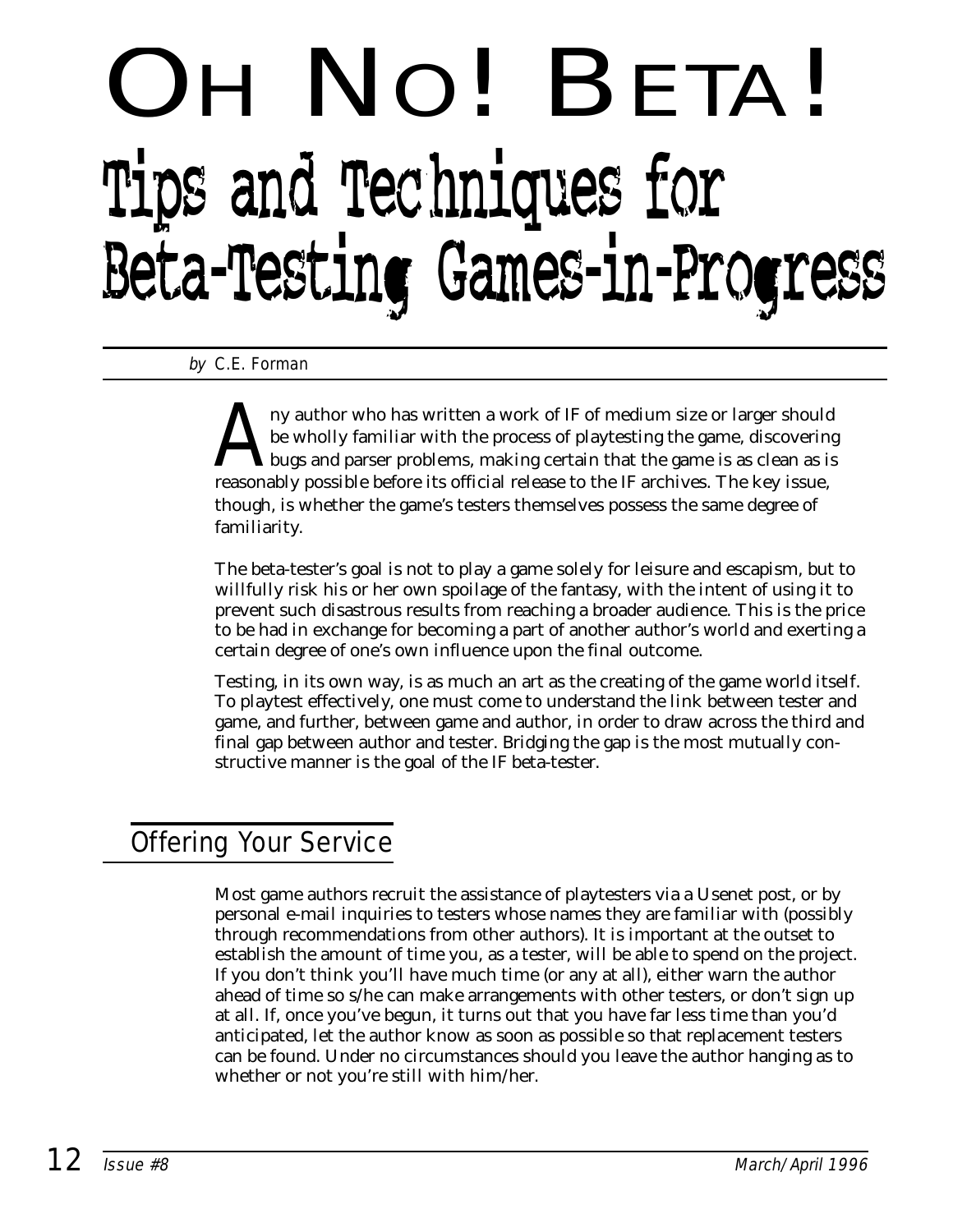# Structure of the Playtester's Report

My typical beta-testing report is a standard plain-text file, divided into four sections, with a header at the very top identifying the game, the report number (numbering reports makes it easier for both authors and testers to identify and organize later), and the beta version the bugs came from. You may want to include your name here as well.

These four sections serve as a good method for breakdown and classification of bugs:

- 1. Programming bugs. These deal with significant errors found in a game, be they logical errors or outright crashes.
- 2. Parser problems. These consist of minor annoyances you've had when trying to select verbs, nouns, phrasing, et cetera.
- 3. Cosmetic bugs. Typographical errors, extra line-feeds and spaces, and the like. These are not true errors, but are important to the overall appearance of the game.
- 4. General feedback.

The first three sections should consist of appropriate segments of a game transcript (beta-testers should \_always\_ keep transcripts) cut-and-pasted in, with the unnecessary steps edited out to reduce clutter. If the bug in question can be explained in only a few words, a transcript segment is not necessary. When using my own words rather than the game's, I prefer to surround comments with square [] brackets to make it easier for the author to identify where the text is coming from. In any case, include a line of dashes or asterisks to separate one bug from the next, to keep the report easy to read. Also, when dealing with typos, it's helpful to use a carat  $(\hat{\ })$  symbol below the offending word to point out just where the error is.

Structuring reports in this format makes the author's job far easier, as it enables him/her to select the type of bugs to correct, based on the author's current mood. This stage of game development can be frustrating at times, and on some days an author simply may not feel up to tackling more complex bugs. It's more reassuring for the author to have an organized group of typos and parser quirks to work at during these times, rather than having to read through a jumbled report and pick out appropriate bugs on his/her own.

The fourth section, general feedback, should serve as a means of input from tester to author, and is used to cover anything that doesn't fit into the first three categories. This is the place for a tester's own personal evaluation, covering any plot holes, comments about the puzzles and overall layout, and general praise and (constructive) criticism. It is of the utmost importance that a tester provide a good deal of positive feedback here as well. Playtesting is the absolute last thing an author wants to do after spending months on writing and coding. By the time a game reaches the testing stage, the author's morale can be at its all-time low, and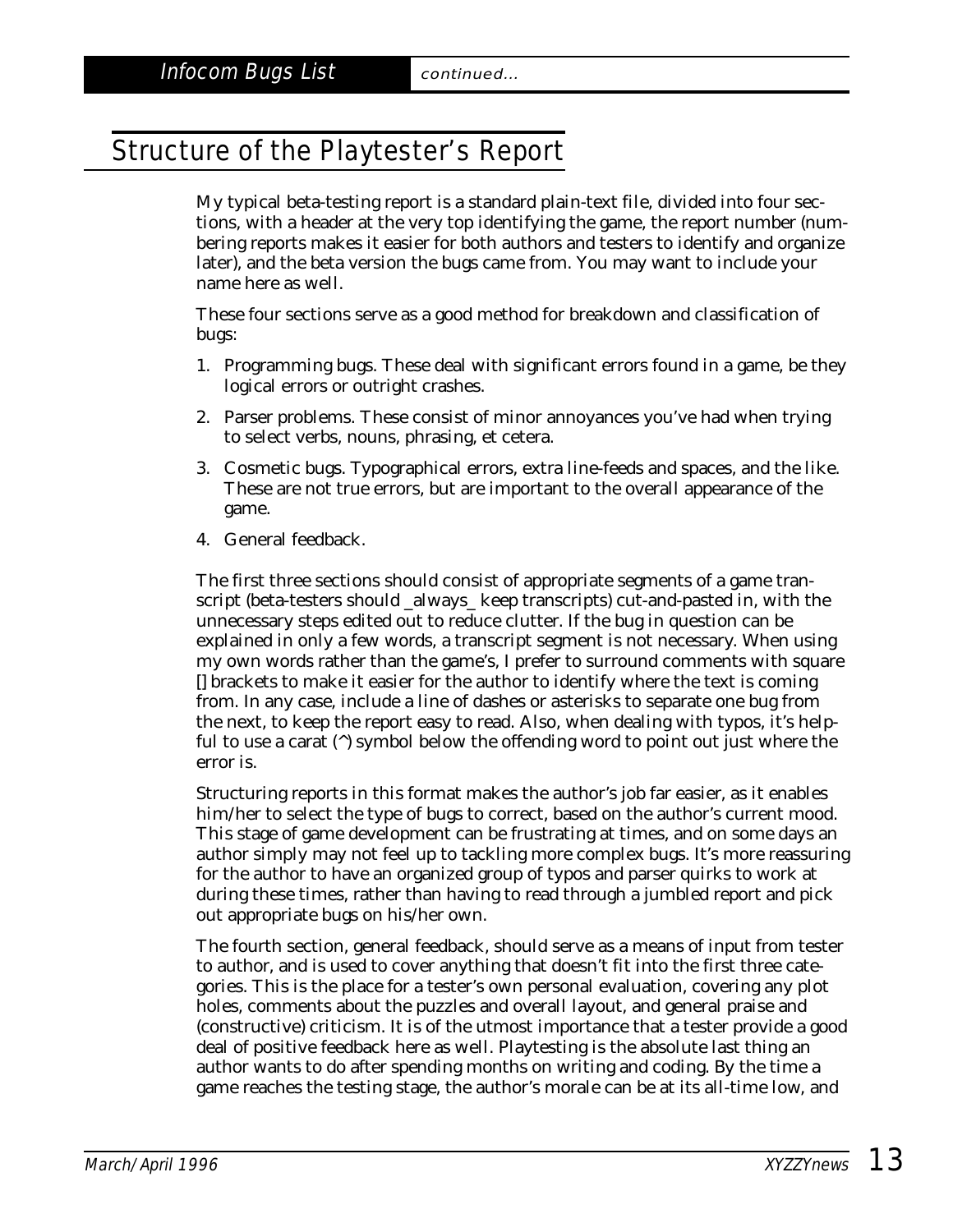it's likely to stay there if the only feedback received about the game is a long list of everything that's wrong with it.

Following these guidelines, here's a fictional sample report using some early bugs found in my own game, "The Path to Fortune" (but now fixed):

```
"The Path to Fortune" Playtesting Report #1
-------------------------------------------
 ===============================================================
 1 - Programming Bugs ==========================================
 ===============================================================
 [I can unlock the abandoned shed with any object in the game.]
         --------------------------------------------------------------
>cash
You're broke.
>w
Borthur's Smithy
>cash
 You have 12 gold Renkin, the standard unit of currency in the
 [I haven't asked for the gold yet.]
 ===============================================================
 2 - Parser Problems ===========================================
 ===============================================================
>make a roll
You'll have to specify what you want to make.
 [I've tried every verb I can think of, and can't get this to
work. Are you sure the code is reachable?]
   ===============================================================
 3 - Cosmetic Bugs =============================================
 ===============================================================
>x gold
Something about the unshaped nugget of gold unnerves you. When
you hold it up to the light, the nugget sines very brightly,
                                           \wedge\wedge\wedge\wedge\wedge[Should be "shines."]
```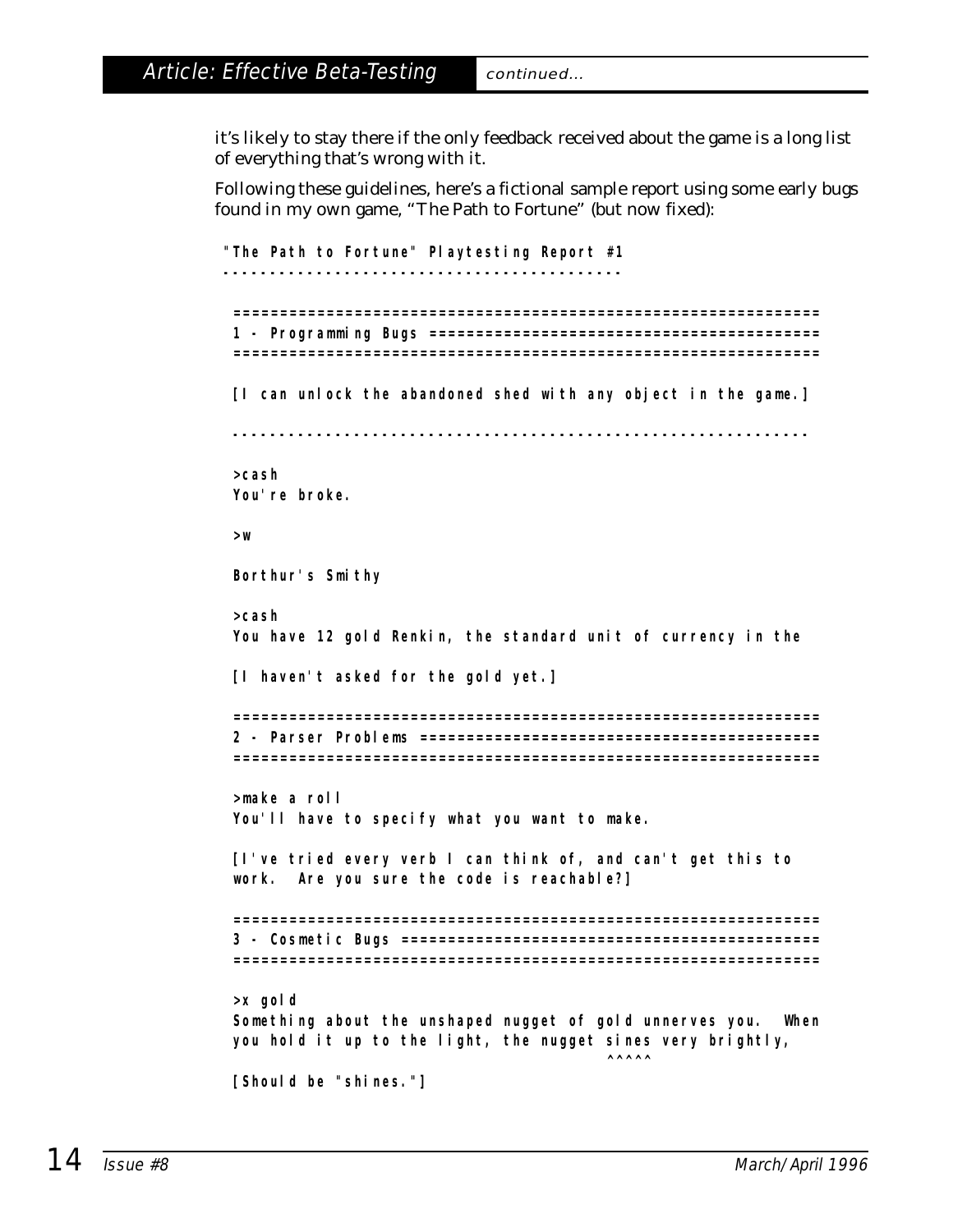|  | 4 - General Feedback | ===================== |
|--|----------------------|-----------------------|
|  |                      |                       |

[...and so forth.]

Make certain that your messages are clear enough for the author to determine the problem, and don't send blatantly derogatory messages of any sort.

# Followups to Reports

It's quite likely that an author will elect to give feedback on your feedback, whether to explain his/her reasoning behind a choice of implementation for an aspect of the game, to request further details regarding a bug, or to assure you that a particularly nasty problem has indeed been conquered. In instances where an author needs to clarify a problem, it's important to leave enough of the previous message to allow the author to see what the original issue was. Don't edit the old parts out just to save space! (This is one of the few times on the net where you *want* repetition for reinforcement.)

Also on the subject of feedback, opinions differ, and authors may not agree with everything you say. They may have very good reasons for not wanting to implement some of your suggestions—some parser quirks may be more trouble to deal with than they're worth (particularly in the case of first-time authors); some solutions may contradict other parts of the game (which you may not have seen yet). Ask if you're not sure, but don't pressure authors too much—if they refuse, and offer at least a fairly reasonable explanation, let it go at that.

## Discovering Bugs

This is the heart of the playtester's job, and the most difficult aspect to learn to do effectively. It's also the most difficult to put into words, so here is a set of common methods I use to break a game:

- **Scanning text.** Personally, I can't stand reading my own text. As a result I don't look very closely for typos and extra spaces, instead relying on playtesters to hunt them down. Read all game text carefully.
- **Scenery.** A player should be able to examine almost everything the game mentions in the text.
- **"Reversing the solution."** It's quite common for an author to unintentionally implement a one-way puzzle. That is, one in which the solution could logically be reversed or recreated, but no code for it exists. An example of this would be breaking one of the mirrors in "Enchanter," then fixing it with the krebf spell (which works, by the way).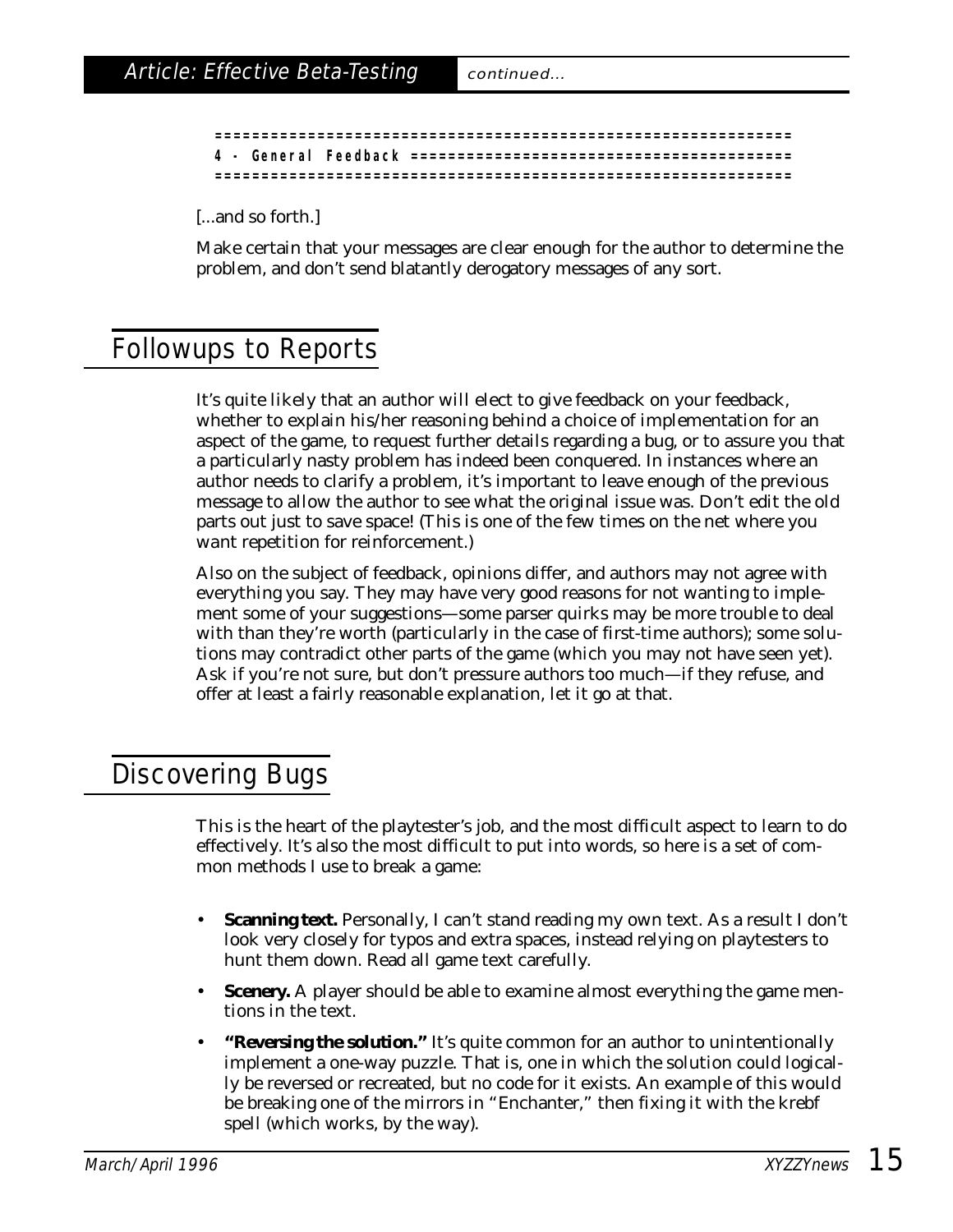- **"Do It twice."** AGT games in particular award points for players repeating the same action more than once. Try solving puzzles twice to be sure.
- **"Parser probing."** IF language tools sometimes use two verbs that mean the same thing, yet behave differently ("move" vs. "push" is a good example). Try performing actions using every possible method of phrasing you can think of.
- **Containers and surfaces.** Objects that can hold other objects can cause a lot of trouble (as evidenced by the famous (infamous?) axe-in-the-bucket bug in Unnkulian Underworld). Make sure that players can't sneak objects into places they shouldn't be able to through the use of a container or surface, and make sure that all such objects only hold the size and number of items they would in a "real world" setting. (Large containers used for inventory management, such as the rucksack in "Curses," are exempt from this last rule.)
- **Animate characters.** Even simple NPCs tend to have potential for bugs, so try out all the major NPC interactions ("kiss," "kill," "show," "give," "tell," "throw," "ask about" and "ask for"). Make certain that you give each character an order or two as well.
- **Flammables.** Adding a torch or matchbook to an in-depth game can geometrically increase complexity. A default message is commonly put to use for most items, but many times special responses will be needed. Pay particular attention to effects such as lighting a match with a torch, vs. a torch with a match, and lighting one torch with a second.
- **Liquids.** IF liquids should be drinkable (or have a special message if you try), and able to be spilled out onto the ground, poured into other containers (assuming they'll hold liquids), and so forth. Check to confirm that a liquid can not be carried in a player's hands.
- **Multiple-step puzzles.** Recent games no longer resort to the "one object = one puzzle" format of early IF. It is often necessary to solve problems via a step-bystep process. As a tester, make certain that the objects' states change when one part of the puzzle is solved, to avoid nonsensical repetition. An example of this type of bug might be a vending machine that drops a bag of chips into a bin after a player inserts a coin and pushes a button. Check to make sure that, if the player pushes the button again, the text for the chips does not appear a second time.
- **Daemons.** Puzzles involving timing are the most complex to implement. Test for redundant actions—doing the same thing twice to start the daemon twice. Also make sure that the daemon in question only prints text when its object is in scope to the player (i.e., a player shouldn't be able to see or hear a car running after s/he's left the room it is in).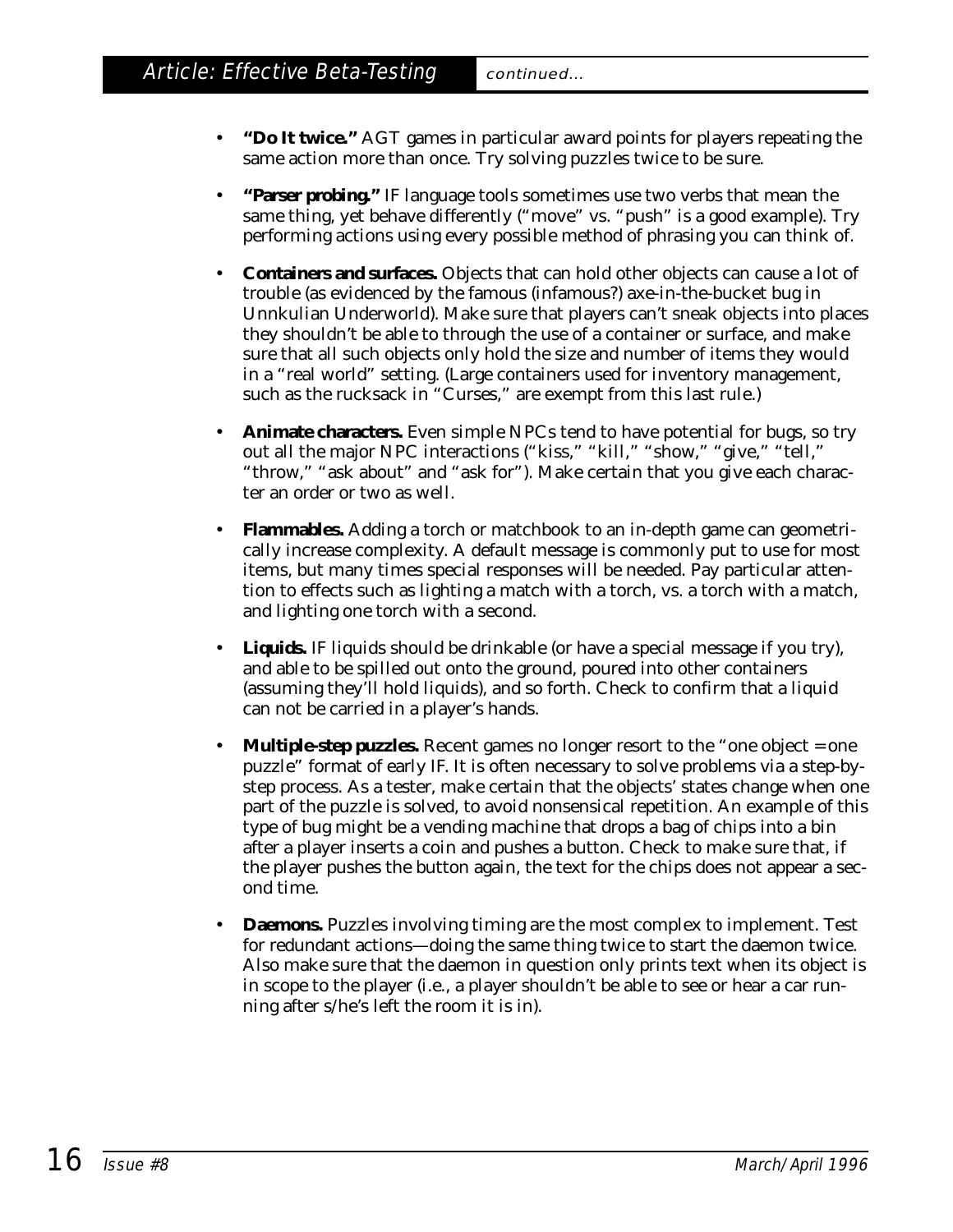As a final note, keep your old reports and re-check all the bugs later, after the author has sent an update. Make sure the bug fixes work without causing further bugs, and that they don't disrupt the overall logic of the game in any serious way.

# Playtester Ethics

Finding bugs is not the only concern of a beta-tester. Believe it or not, the job can also raise concerns about proper ethical behavior. Game authors put a lot of trust in their testers, and it's important that the testers not betray that trust. Keeping that in mind, here are some simple (if you think about them) guidelines that I adhere to, and that I advise other testers to follow as well:

- First, and most obviously, never distribute a game you're playtesting. If the author wanted this, s/he'd have released it already, without your help.
- Keep your playtesting experiences confidential. It's okay to confer with other people beta-testing the same game, but once the game has been released, don't tell players about bugs you found in the beta versions. Authors don't want to appear sloppy or stupid to the gaming public, and indiscriminate discussion of bugs that have already been fixed can make them feel that way. (Again, let the author initiate this sort of talk if s/he wants to.)
- Don't write zine reviews of games you've beta-tested. Like the authors themselves, you've probably been working too close to the project to give an effective, unbiased evaluation.
- Don't give out hints over Usenet to games you've tested...at least, not for awhile. Out of necessity, you've already seen the solutions, but other players have not. Give them time to figure things out on their own and to help each other out first, rather than spoiling the game and the author's hard work right at the outset. (By the same token, wait a good time before writing a walkthrough or hints for a game. And even then, make sure you have the author's consent.)

# Conclusion

Playtesting can be a very painful process for an author...but it doesn't have to be. With a little extra effort on the part of the playtester, it can be an enjoyable and rewarding experience for both parties.  $\bullet$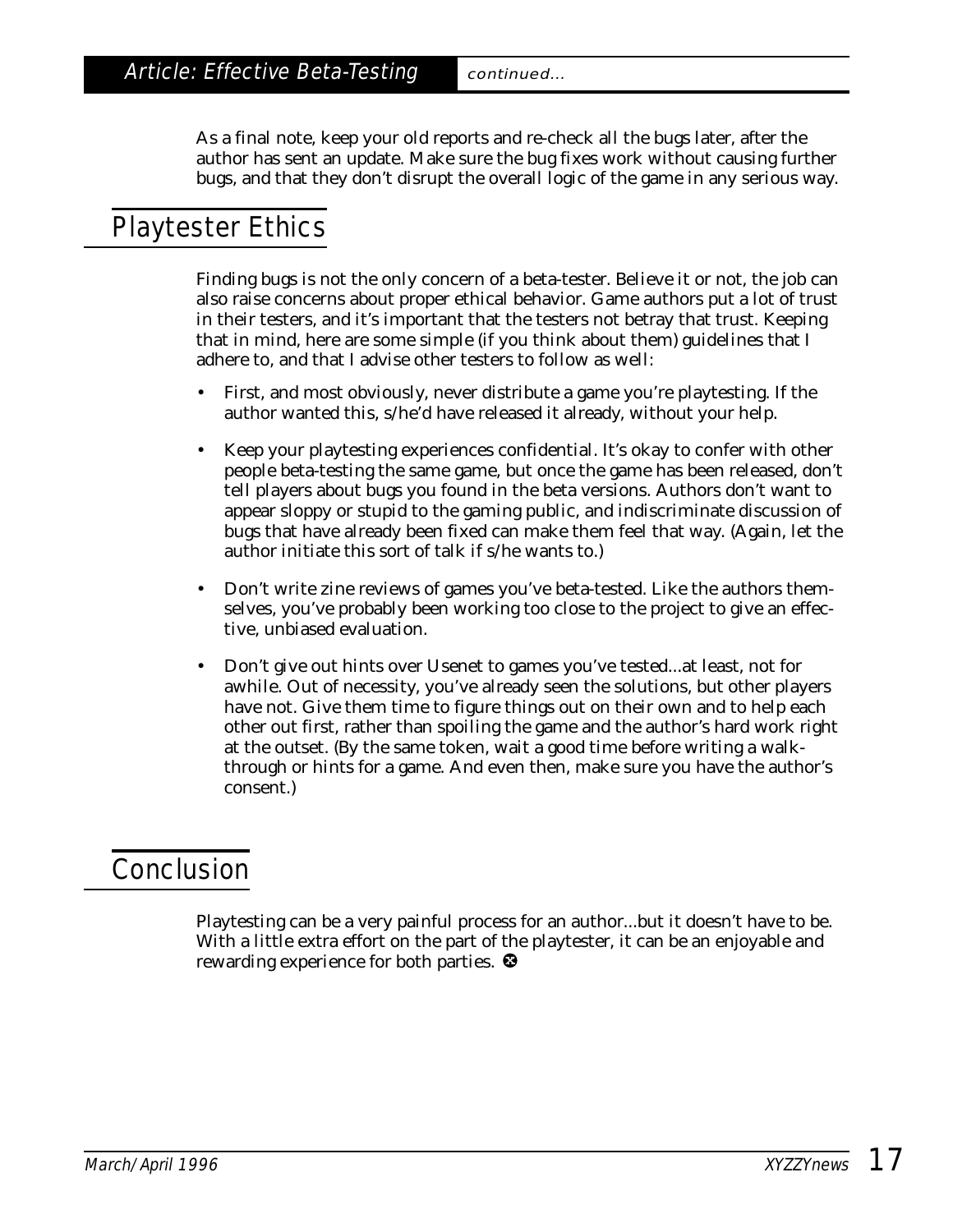# Beta-Testers I Have Loved

### by Neil deMause (neild@echonyc.com)

found a bug in your game," goes the kind of e-mail I've been getting lately. "I get a TADS error message whenever I try to take more than 201 napkins from the napkin dispenser." error message whenever I try to take more than 201 napkins from the napkin dispenser."

Messages like these pour into my mailbox with alarming frequency. But I don't mind—I don't tell their authors to quit nitpicking and get a life. Because these are my beta-testers. I count on them to be insane.

Yes, insane. C.E. Forman has laid out quite a nice list of guidelines for play-testing in his article (see page 12, "Oh No! Beta!"), but he fails to mention the most important requisite for a successful beta-tester: you must be absolutely, stark raving mad.

Look at it this way: Say you're an interactive-fiction author. (I say it all the time, it shouldn't be too difficult for you.) As soon as your game is ready for debugging, you painstakingly walk it through all its paces, taking every logical step and ensuring that it works properly. Once you're done, you release the game to your battalion of beta-testers, secure in the knowledge that you've accounted for all but a few sensible actions.

What a fool you are! (This, too, I say to myself all the time.) You may have accounted for every sensible action, sure, but those who play your game are likely to be anything but sensible—they may try odd things because they're stuck, because they're contrary, or just because they're plain lame-brained, but there's no way they're going to behave as expected. Which is why the best betatesters are those who can routinely do the unexpected. Which is where the insanity comes in.

Take, for example, one of my favorite beta-testers. He has an odd compulsion, when he plays IF games, to close doors behind him. It's a bizarre fastidiousness, not even remotely useful for an IF player, but I love him for it, because he has uncovered bugs in this way that I never would have found by my own, door-opening self.

And then there's my napkin-thieving friend (whose initials, incidentally, are CEF). It's a wonder he can ever finish a game, he's so busy scouting out blind alleys and trying to interact with the scenery. Without his help, I never would have known how my game responded if you tried to push on an NPC, or talk to a brick.

But that's what good beta-testers do: they command NPCs to walk through walls, flip coins that they aren't holding, pour pepper on goats. Give them a fork in the road, and they will likely take neither path, but attempt to EAT SPAGHETTI WITH FORK.

I've tried to learn from my beta-testers. When I play-test my own games now, I flip, prod and manipulate every existing object (and even some that aren't there) in an attempt to find illogical behavior—which is never a good thing in an IF game, even in response to an illogical action. There may be no good reason for a player to type GIVE PIANO TO ORANGUTAN, but if the game replies "The orangutan tosses the piano about in its hands for a bit, then gives it back to you," it tends to break the spell of realism.

But I know I'm doomed to failure in my attempts. I'm simply too close to my game to see all the possible actions, and I'm naturally more inclined to look for things that *do* work than those that don't. And so I happily put up with bizarre midnight messages about napkins and one-way doors, give my beta-testers nice big thanks in the game credits—and all the while hope and pray that nothing ever happens to make them accidentally go sane.  $\mathbf{\Theta}$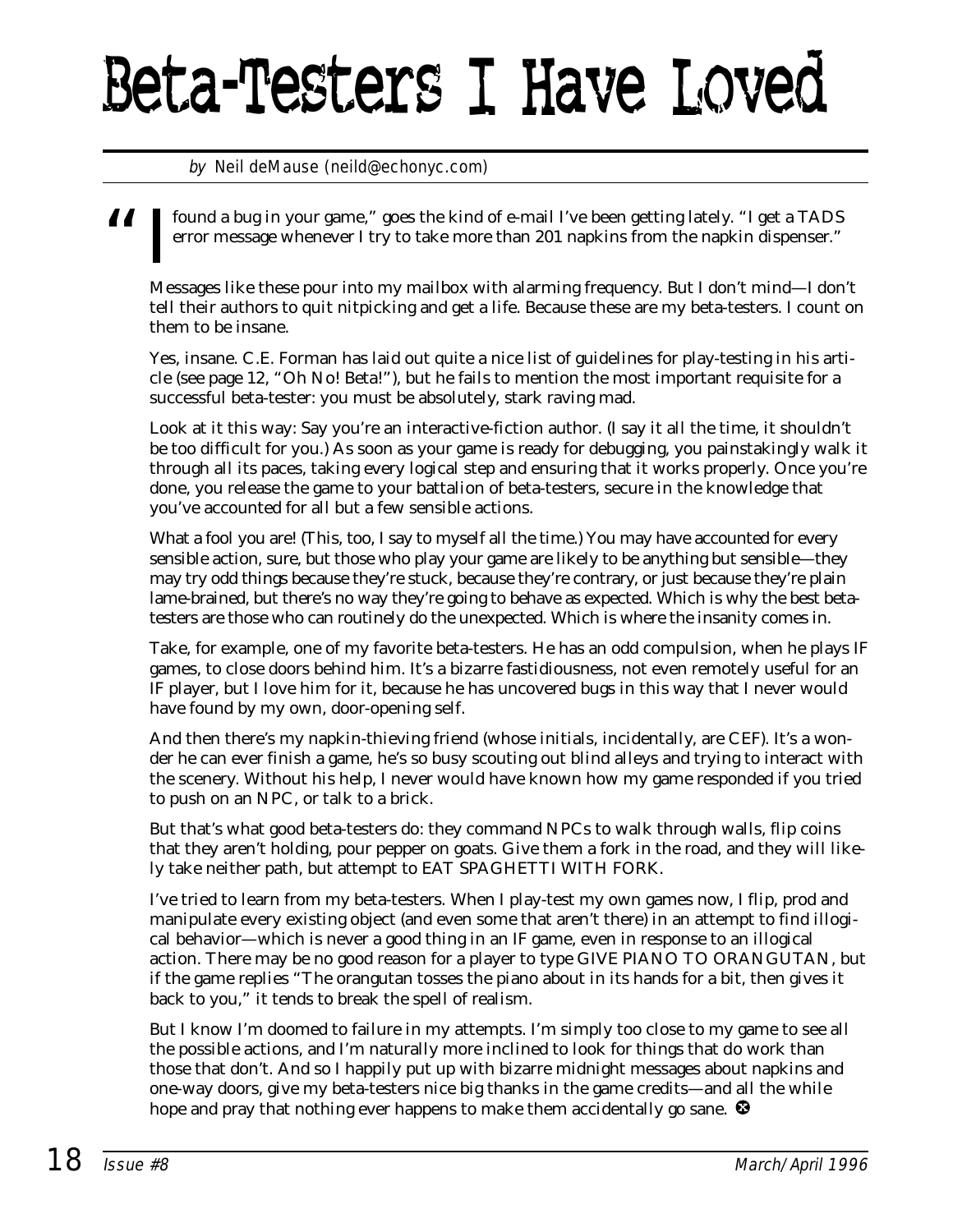# The Light: Shelby's Addendum

### release 1.1

### Parser: TADS

Author: C.A. McCarthy (mlkuehl@students.wisc.edu) Availability: ftp.gmd.de/if-archive/games/ Requires: TADS run-time interpreter; standalone versions are also available. Response to the XYZZY command: "A hollow voice says, 'Wow! You must be, like, really old.'"

You're an apprentice to the keepers of the Lighthouse, who have a very important mission protecting a phase modulator, the only preventative measure against a world-destroying dimensional shift—and who are conducting research for a compelling project called EUNICE. As you return to the lighthouse after a short journey, you discover that something terrible has happened: charred bodies are strewn over the road to the village, the sky seems to be on fire, and a creeping mist is slowly but surely completely enveloping the land.

What's going on here? Reading your employer Holcroft's diary will offer much background material: while working on the EUNICE project, your other supervisor, Barclay, appears to have made a discovery that caused him to lose his senses and take a series of actions that now jeopardize the planet's safety. Barclay has stolen the phase modulator—the Lighthouse's light—and gone to a distant retreat. You must learn as much as you can about the situation, prepare a submersible for your travels, then track down Barclay and stop him.

Players must solve a timed, potentially fatal puzzle early in the game, which consists of finding and wearing an anti-phase bracelet within the first 100 turns of play, or your body will turn transparent and you'll die. This was an interesting variation on the timed-starvation puzzle, but I wish the ill effects of the dimensional shift kicked in much later—say after 200 or 300 turns instead. Before I stumbled across that puzzle's solution quite by accident, I was frustrated by not being able to explore very much of the game's surroundings before that 100-turn limit kicked in.

I really like puzzles in adventure games that include what I think of as many interlocking parts—for example, in such a puzzle you'd need an object from one area of the game to access

another whole section, but you need yet another object first to make the first one functional…I mention this because I think The Light: Shelby's Addendum has a good variety of this kind of interlocking, scavenger hunt puzzles. Your mileage may vary, though, if you don't particularly enjoy traipsing back and forth throughout a game! :)

Although many of the parsing problems that were in the original version of this game have been fixed in version 1.1, I still noticed several bugs that significantly affected play. For example, I'm quite sure that the way I managed to obtain the anti-phase bracelet was a lucky break from a coding error; even after playing Shelby a good deal I'm not sure what the correct steps for the solution are. I was also confused about the logic of a couple of puzzles even after I solved them—for example, exiting from the secret chamber with the concentric circles.

The room and object descriptions are very well detailed, which contributes a lot to the atmosphere. Very often using the EXAMINE ALL or SEARCH ALL commands is key to finding a missing crucial object or discover how to solve a certain puzzle. There are also many nice touches that add an air of sinisterness, such as the blood-covered mophead or a lingering bad smell.

During the early part of the game, there are not too many interactions with NPCs, except for a scared workman and a chicken. I very much liked the character development of Holcroft and Barclay, especially as you discover the extent of Barclay's actions. The unfolding of this malevolent behavior reminded of Jack Nicholson's character in "The Shining"!

The game contains no online help, but hints are available from the author for registered users (US\$10). This is certainly the author's prerogative; I think I've just been spoiled by the number of other shareware and freeware games that do include some form of mild spoilers. I try not to resort to hints of course, but would have liked to have a peek while working out my own parser problems. Without online help—at least for the beginning timed puzzle—I think fledgling players are likely to get frustrated and abandon play fairly quickly. To the game's credit, I found it wholly absorbing once I was able to overcome the initial obstacles and get drawn into the drama of the adventure.  $\bullet$ 

*—Stuart Beach*